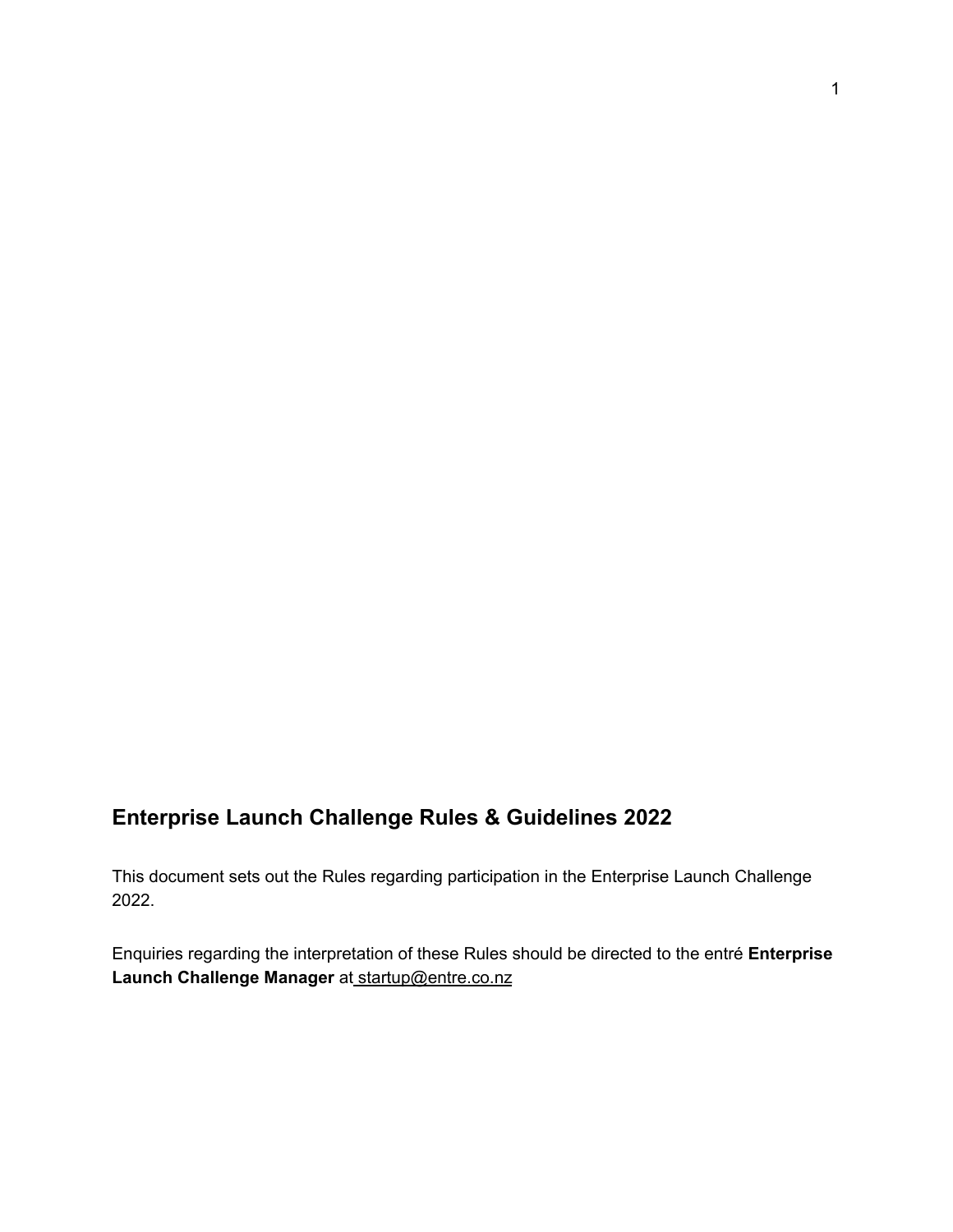# Enterprise Launch Challenge 2022 Rules & Guidelines

#### **1.0 Interpretation**

#### **1.1 Interpretation of Rules**

1.1.1 Submission of an entry by a Team in the entré Enterprise Launch Challenge confirms the acceptance of these Rules by each competitor in that Team.

1.1.2 The entré Organising Committee reserves the right to interpret these Rules and, if necessary, to amend them at its sole discretion. All amendments to these Rules will be published on the entré website at www.entre.co.nz ("the entré website") and via email to all relevant parties.

#### **1.2 Definitions**

**Best Business Pitch** means the winner of the prize for the best business pitch as decided by the judges.

**Best Pitch** means the winner of the prize for best pitch as decided by the Judges.

**Competitor** means a person named as a competitor in the Stage One Entry Form, and who is a student enrolled with University of Canterbury, Ara Institute of Canterbury or Lincoln University in the academic year in which that Competitors or Competitor's Team submits an Entry.

**entré Organising Committee** means the committee consisting of those individuals who have been delegated to coordinate each annual Start Up Challenge.

**entré Representative** means any individual or organisation acting on behalf of the entré Organising Committee to assist in the delivery of the Start Up Challenge, and will include any Judge or Mentor.

**Entry** means the completed template summarising the business which is submitted by a Team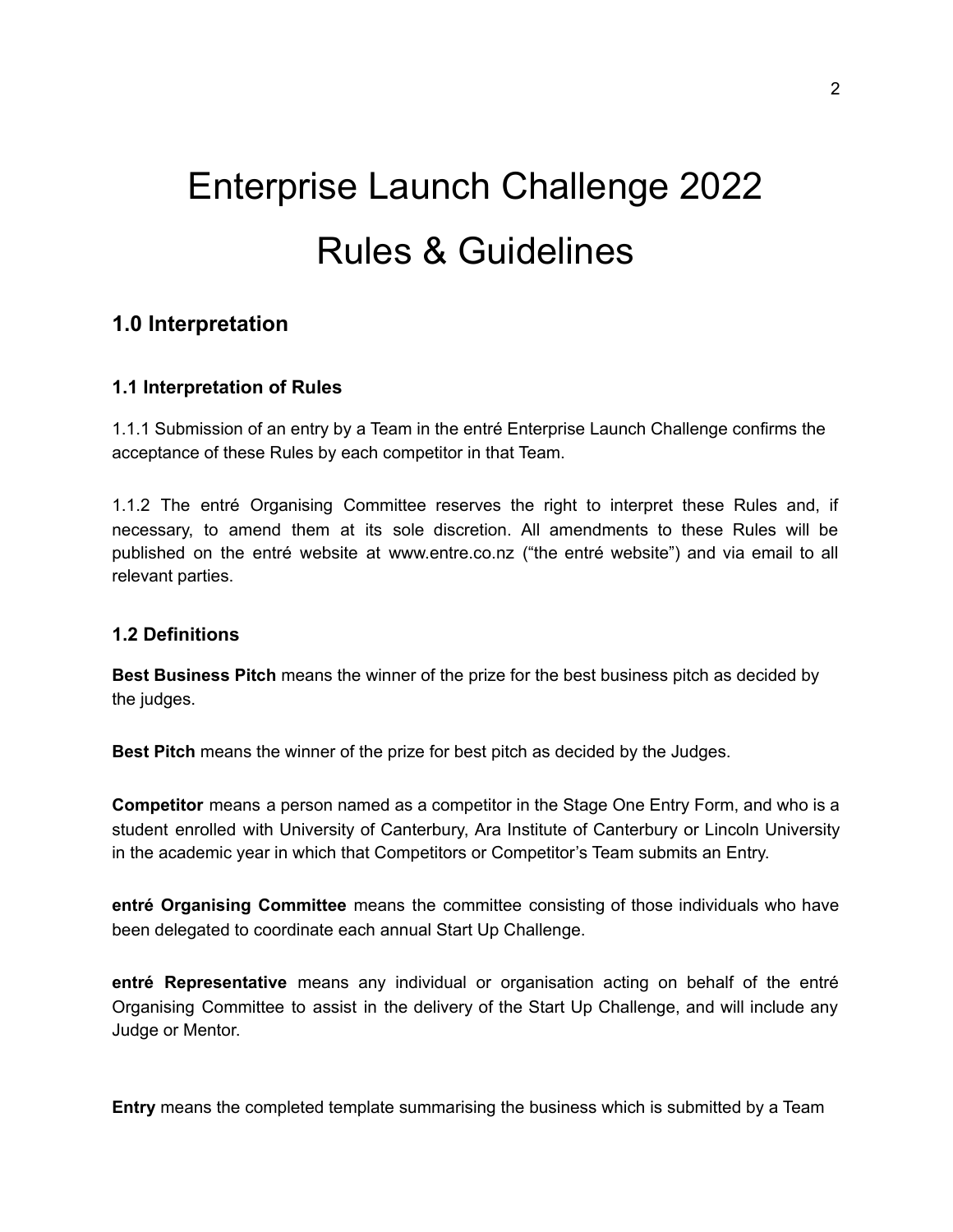in Stage One of the Enterprise Launch Challenge.

**Final Round** means the final pitch that competitors will present to the Judging Panel before winners are decided.

**Grand Winner** means the entré Enterprise Launch Challenge 1st place holder as decided by the Judges.

**Judge** means any person appointed to be a Judge in accordance with Clause 2.2.

**Judging Panel** means a panel of Judges assembled to assess pitches in the Qualifying and Final pitch Rounds of the Start-Up Challenge.

**Lead Competitor** means the person nominated as such on each Team's Stage One Application, who will act as the primary point of contact between the Team and the entré Organising Committee.

**Lean Canvas** means a tool used to flesh out the value proposition of a venture, by looking at the problem a venture solves, its target market, revenue driver and costs. For more information, please see the **entré Enterprise Launch Challenge Entry Pack 2022** or discover more [here.](https://leanstack.com/leancanvas)

**Mentor** means a person arranged by the entré Organising Committee to provide voluntary guidance and advice in the development of a venture.

**Public Disclosure Statement** means the brief (150-word maximum) description of the public aspects of a business venture or idea that is the subject of an Entry, as provided by a Team in their Venture Summary, and published on the entré website.

**Qualifying Round** means the pitch Competitors will present to the Judging Panel in order to be selected to progress to Stage Two of the Challenge.

**Speed mentoring** means a limited time-frame in which competitors will be given guidance and advice on their venture from people in the business industry, including other founders.

**Sponsor** means each of the persons or organisations that have provided financial or other support to assist in the delivery of the Start-Up Challenge.

**Sustainability and Social Enterprise Award** means the prize awarded to the Competitor or Team with the greatest focus on helping the society and the planet as decided by the Judges.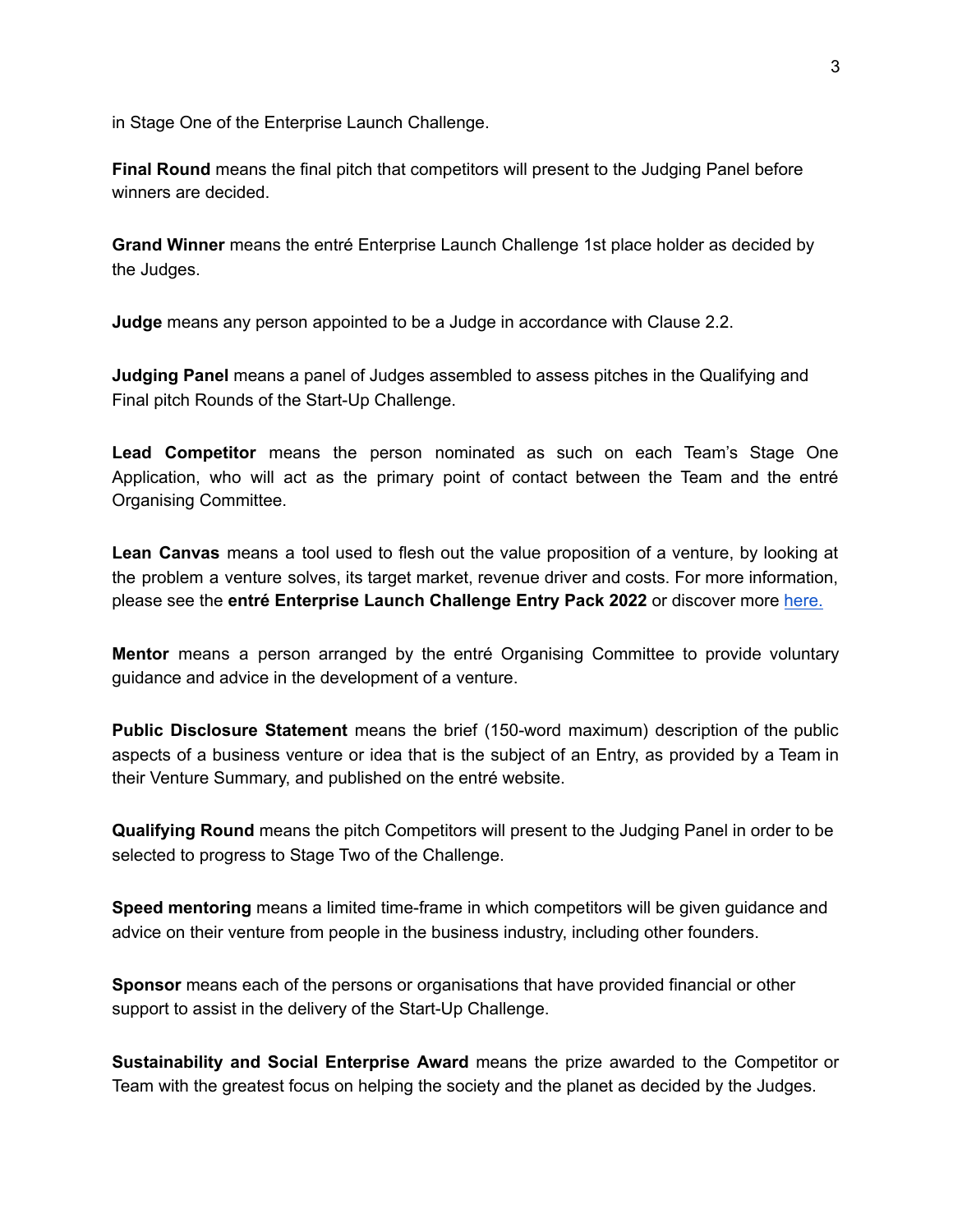**Team** means one or more Competitors who collectively submit an Entry to the Start-Up Challenge in accordance with these Rules.

**Top 10** means the top ten Competitors or Teams selected to participate in Stage Two of the Start-Up Challenge. Selection of the Top 10 will be made by a Judging Panel on the basis of both Competitors' Qualifying Pitch and their Lean Canvas or business plan.

**Venture** means any proposed or existing commercial or social enterprise that is the subject of an Entry in the Start-Up Challenge.

Please see the **entré Start-Up Challenge Entry Pack 2021** to see these definitions in context.

### **2.0 Competition Rules**

#### **2.1 Waivers and Releases**

2.1.1 Each member of the entré Organising Committee and each entré Representative is a volunteer, and is under no obligation to render any advice or service to any Team or Competitor. Any views expressed by a member of the entré Organising Committee or an entré Representative are their own, given in good faith as an expression of opinion and are not those of the University of Canterbury. No warranty is given as to the validity and efficacy for any purpose whatsoever of any opinion expressed by a member of the entré Organising Committee or an entré Representative and no liability can be accepted in connection with any reliance by the Team or any Competitor on any such views.

2.1.2 The ideas and concepts set forth as part of any Entry, including in the Entry Form, must be the original work of the Competitor or the Team. By submitting an Entry, the Competitor or the members of the Team are certifying that no arrangement exists which would prohibit or restrict the disclosure of such ideas or concepts to any member of the entré Organising Committee or any entré Representative, or which would breach or infringe the rights of a third party.

2.1.3 Each Team and each Competitor indemnifies and holds harmless entré and each member of the entré Organising Committee and each entré Representative against all losses, costs, expenses and damages (including any amount of damages from any action, claim or suit brought against the Team or Competitor by a third party) suffered by entré or a member of the entré Organising Committee or the entré Representative as a result of any claim that any of the ideas contained in an Entry breaches the rights of a third party.

2.1.4 This document may be subject to change throughout the course of the competition. Any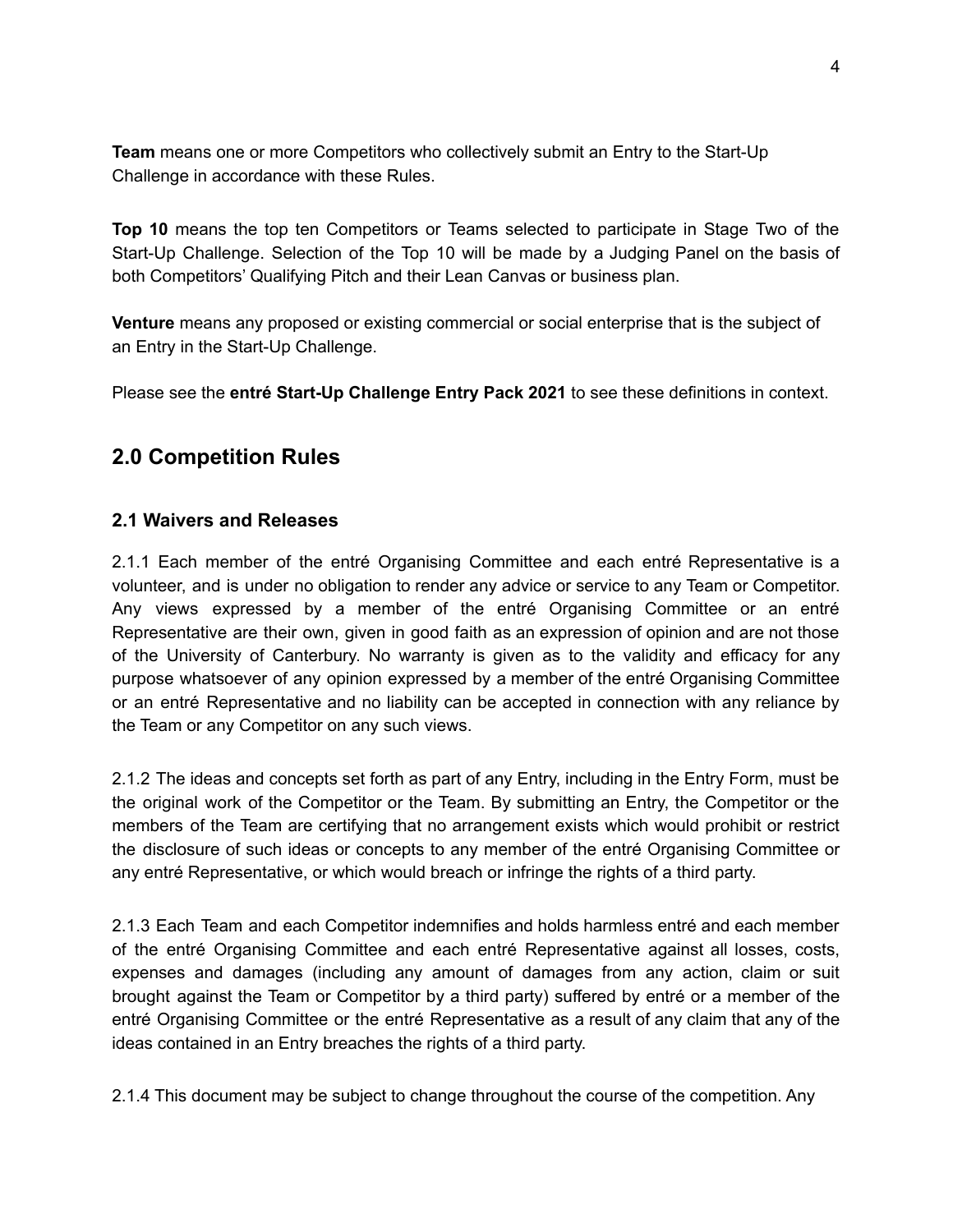changes will be acknowledged on the entré website.

#### **2.2 Judging**

2.2.1 Each Stage of the Start Up Challenge will each be judged by a Judging Panel appointed by the entré Organising Committee. Every effort will be made to ensure that Judges are impartial and are suitably qualified; however, appointments will be made at the sole discretion of the entré Organising Committee. The decision of any Judging Panel will be final and no correspondence will be entered into with the Judges.

#### **2.3 Eligibility**

2.3.1 Only those Competitors and Teams that are determined eligible by the entré Organising Committee, in accordance with these Rules, will be entitled to submit an Entry in the Start -Up Challenge 2021.

2.3.2 A Competitor or Team will **not** be eligible if it:

- Contains a member, or is otherwise materially supported by someone that is a current member of the entré Organising Committee, Judge, Mentor or employee or agent of any Sponsor, or any member of their immediate families.
- Submits an Entry based on an idea or business update that is materially similar to any Top 10 Finalist made in any of the preceding five years and that idea or business update has not, in the sole discretion of the relevant Judging Panel, been subject to material development and enhancement.

2.3.3 Any addition or withdrawal of Competitors from a Team must be notified to the entré Organising Committee in writing immediately. Where a team experiences a change in Competitors after submitting their Entry, it shall, within 7 days of that change, submit to the entré Organising Committee a written statement, signed by every original and additional Team member, confirming that all intellectual property rights relating to ideas expressed in an Entry have been resolved and that the provisions in Clause 2.1 of these Rules are satisfied. Neither the entré Organising Committee nor any entré Representative will mediate any disputes arising from changes to the membership of a Team (including disputes relating to intellectual property or equity).

2.3.4 Each Team must be solely made up of Competitors who are students currently studying at University of Canterbury, Ara Institute of Canterbury or Lincoln University, and that are current members of entré. Each Competitor must be enrolled in and studying at least two (2) courses in both Semester One and Semester Two during the time of the competition.

2.3.5 There is a limit to one Entry per competitor, due to the nature and workload of the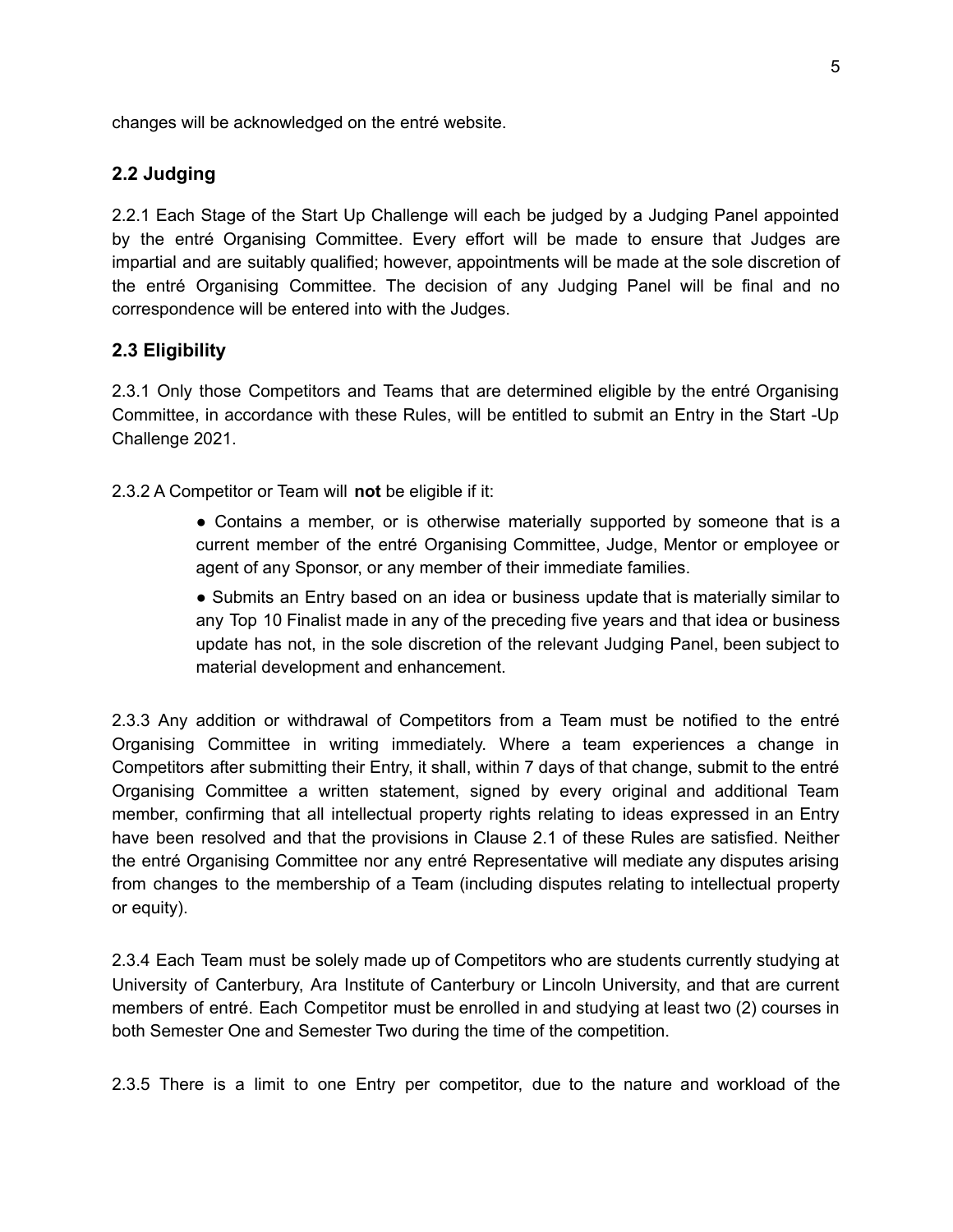Challenge, and so as to give other applicants a fair chance of being selected to progress to Stage 1 without competing against multiple entries from one applicant.

2.3.6 The entré Organising Committee may declare a Competitor or Team ineligible where, in its sole discretion, it deems the removal of that Competitor or Team necessary to preserve the integrity of the Start-Up Challenge. Reasons for removal may include, but are not limited to, unsatisfactory performance and inappropriate conduct, in accordance with the entré Code of Conduct.

2.3.7 1.1.4 All Entries must be submitted by the specified deadline in the process prescribed in the **entré Start-Up Challenge Entry Pack 2021**. As part of their Entry, each Team must nominate a Lead Competitor.

2.3.8 All Teams must attend at least 80% or 7 out of 9 sessions of both the weekly workshops and weekly meetings with mentors to meet eligibility criteria. Attendance will be taken to ensure this eligibility is met.

2.3.9 All Teams must attend each day of the Bootcamp.

#### **2.4 Prizes**

2.4.1 Prizes will be awarded to Competitors or Teams at the discretion of the Judging Panel. The nature and quantum of any prizes will be determined annually by the entré Organising Committee.

2.4.2 A prize will be forfeit unless the Competitor or a minimum of one (1) Team member or delegated representative of the recipient Team is present at the Annual Awards Ceremony to receive the prize and make the required presentation on behalf of the Team. The time and location of the Annual Awards Ceremony will be published on the entré website and by other means deemed appropriate by the entré Organising Committee.

2.4.3 If a Competitor or Team is awarded a cash prize, the first \$1,500.00 (one thousand five hundred dollars) will be given as cash to the venture that it is awarded to, and the remainder of

the cash prize will be awarded through reimbursement of legitimate business expenses for the venture. The ability to claim the cash prize and reimbursement is valid for a period of 1 year from the Annual Awards Ceremony. It may take up to 10 working days for the cash prize to be processed to the recipients. For reimbursement amounts over the \$1,500.00 cash threshold, the entré Organising Committee needs to receive a legitimate purchase order(s), invoice(s) or receipt(s) to be able to award the amount as a 'Business related expense(s)'. The 'Business related expense(s)' will not be allowed to be used towards Kickstarter, PledgeMe and other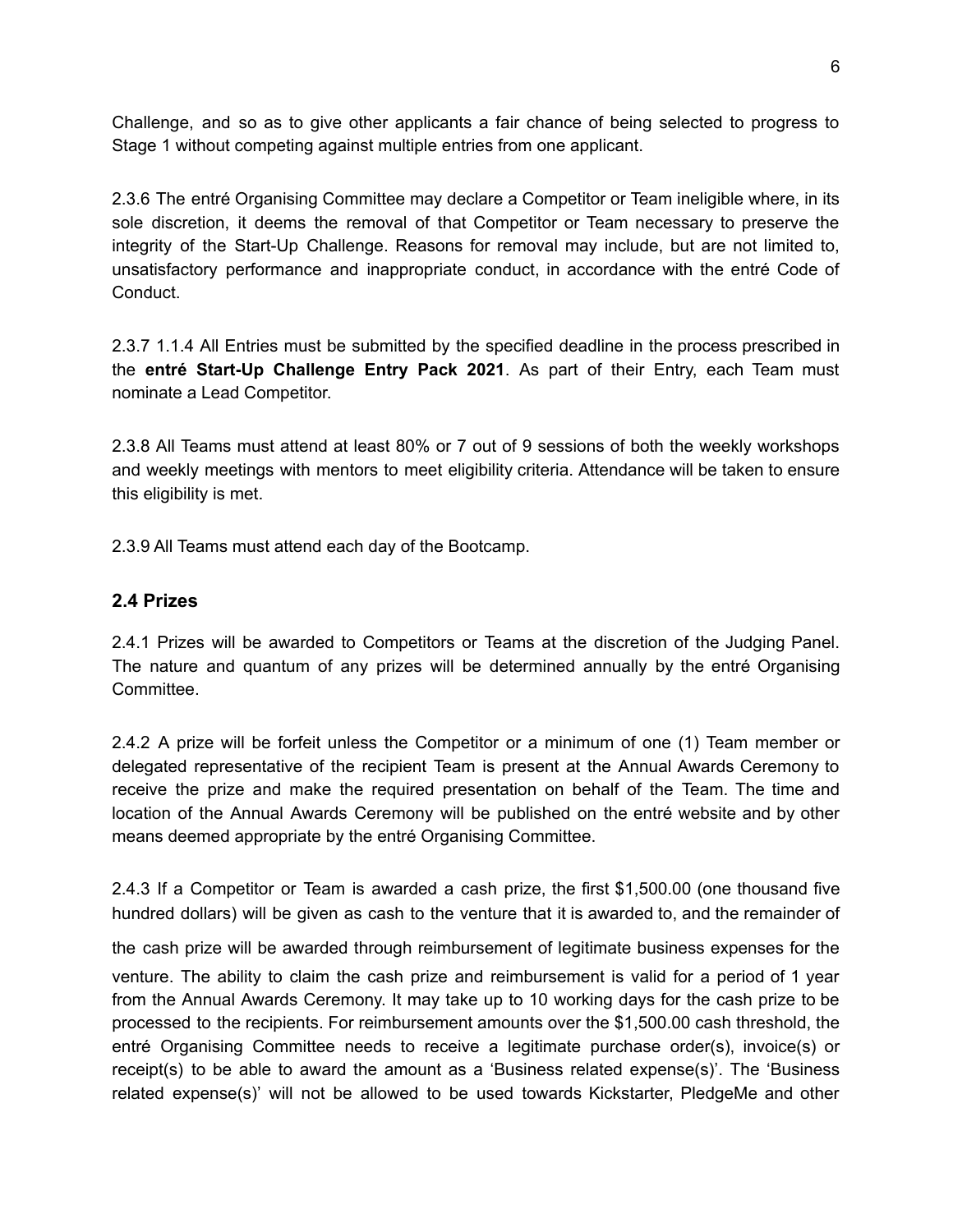crowdfunding campaigns. Entré also has the right to question receipts to ensure the legitimacy of business purposes not personal expenses. The purchase order, invoice or receipt must include the company name, date, a full description and whether GST is included.

2.4.4 Special circumstances, where the venture can apply in writing for an alternative way to award the cash prize, will be considered by the entré Organising Committee and the entré Board. Special circumstances may include situations such as an extension of time or change of venture.

2.4.5 Expenses incurred by the ventures before prize allocation cannot be claimed for reimbursement. Any cash prizes that are not claimed by the ventures do not get redistributed to other Competitors or Teams, but is kept in the prize pool for future competitions.

#### **2.5 Confidentiality of Entries**

2.5.1 A Competitor or Team must submit their Entry to the Start Up Challenge Manager, via a Google Form, as detailed in the Challenge Guidelines, for delivery to the relevant assessors.

2.5.2 Except as provided for in Clause 2.6, all information of a commercially sensitive nature disclosed by a Team or a Competitor in an Entry or through participation in the Start-Up Challenge to any entré Representative will be treated as confidential and reasonable measures will be taken to ensure the confidentiality of that information is maintained.

2.5.3 Confidentiality and non-disclosure agreements will be signed by all entré Representatives and Judges with direct access to information relating to an Entry. These agreements will remain in effect for six (6) calendar months after the public announcement of the winner of the Start-Up Challenge.

2.5.4 Notwithstanding Clauses 2.5.2 and 2.5.3 above, entré follows the University of Canterbury's regulations when it comes to all intellectual property matters. Refer to http://www.canterbury.ac.nz/ucpolicy/index.aspx

2.5.5 Each Team or Competitor agrees to respect and protect the confidentiality of any information shared between other Competitors participating in the Start-Up Challenge.

2.5.6 The Public Disclosure Statement provided by a Competitor or a Team in conjunction with each Entry will not be confidential information and may be used by the entré Organising Committee, and any other third parties, following consultation with the entré Organising Committee.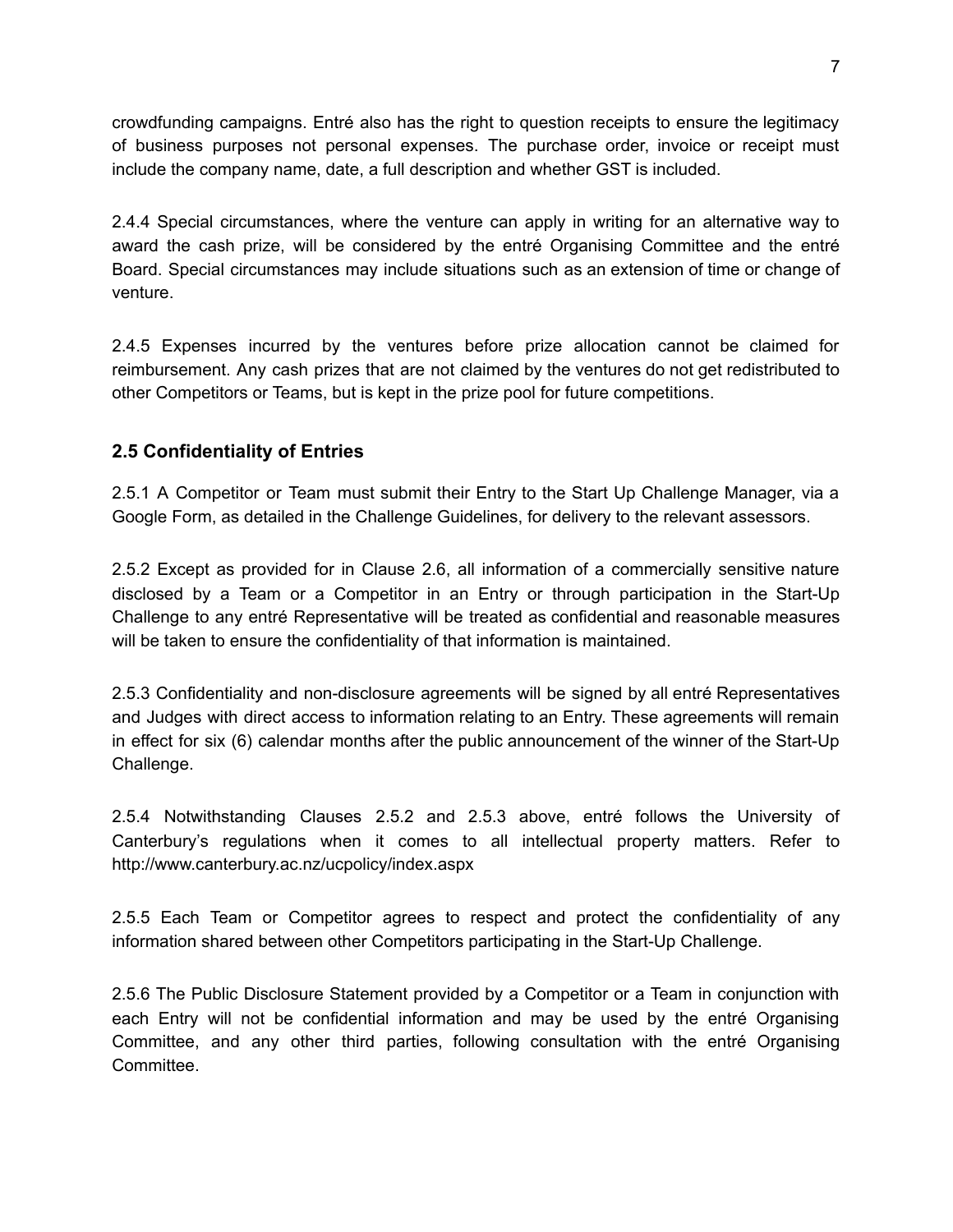2.5.7 Competitors acknowledge that their contact details may be made available to all entré 2021 Sponsors, for marketing purposes and possible job opportunities.

2.5.8 After the Annual Awards Ceremony, the entré Organising Committee then holds the first right to disclose any venture and/or competition related announcements before other parties are able to share the information, and after the other parties have been in consultation with the entré CEO, Start-Up Manager and/or Marketing Manager. This right is valid from the start of the competition until one month following the Annual Awards Ceremony.

#### **2.6 Intellectual Property**

2.6.1 The Competitors or Teams should refer to the University of Canterbury policies on intellectual property for students and academics. Please use the following link: <http://www.canterbury.ac.nz/ucpolicy/index.aspx>

#### **2.7 Application of Laws**

2.7.1 The Start-Up Challenge shall be governed by the laws of New Zealand and subject to the non-exclusive jurisdiction of the courts of New Zealand.

2.7.2 All prizes shall be inclusive of GST and will be subject to deduction of withholding tax (if any) that entré is required by the taxation laws of New Zealand to deduct and pay to the Inland Revenue Department.

2.7.3 For prize winners who are registered for GST, the prize will be exclusive of GST. entré requires the prize winner to issue a GST invoice to entré the value of the prize plus GST.

#### **2.8 Attendance of Competitors and Teams at all relevant Start Up Challenge Events**

2.8.1 Attendance is expected at all Challenge related events, by at least one team member, where applicable.

2.8.2 Any exceptional cases that would prevent a Competitor or at least one Competitor from a Team attending the events in Clause 2.8.1 will be considered by the entré Organising Committee on a case-by-case basis. Should a Competitor or a Team be unable to have a Competitor present, notice must be provided to a member of the entré Start-Up Challenge Organising Committee outlining the exceptional circumstances. The entré Organising Committee may permit the Competitor or Team to nominate a representative to attend on their